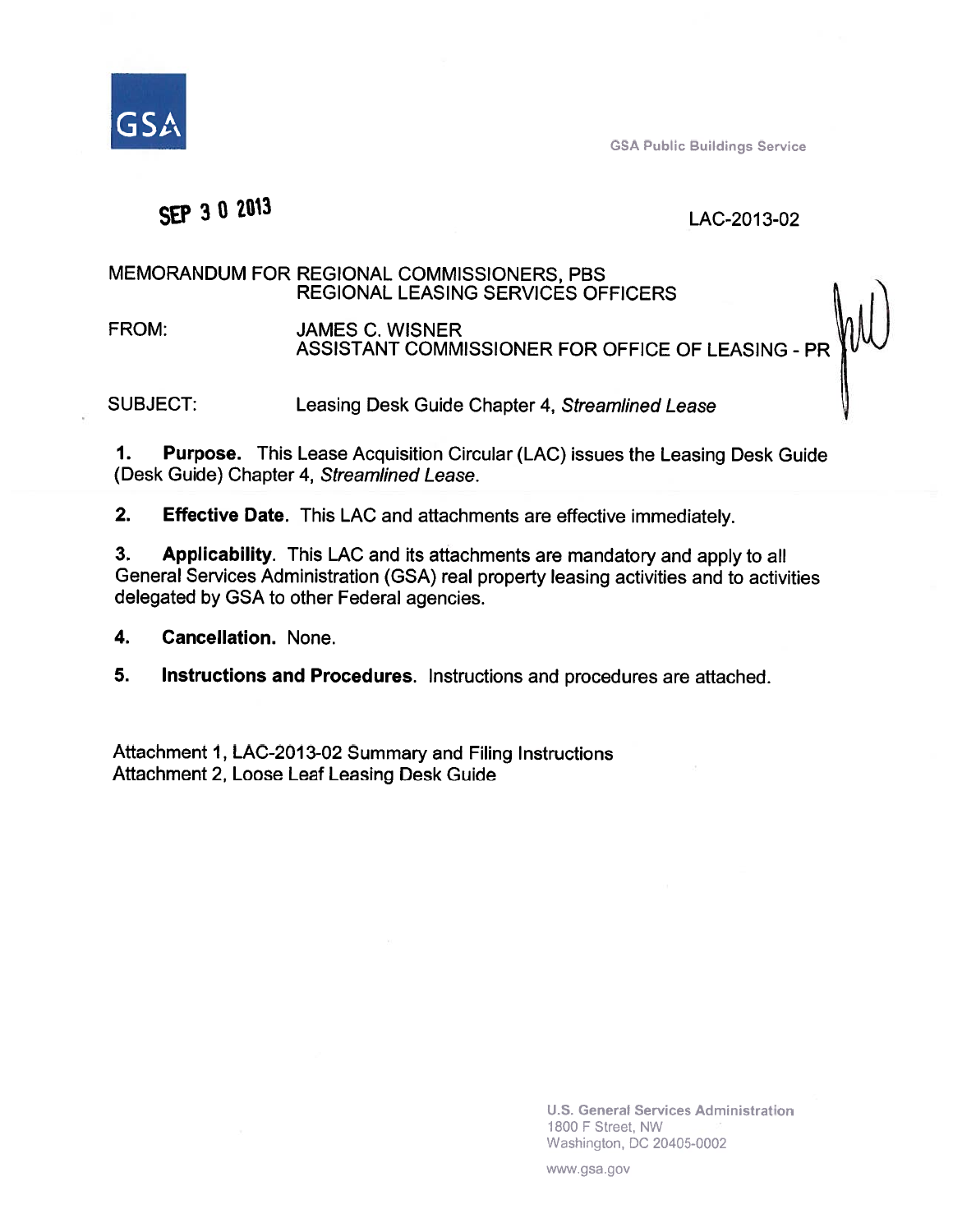### LAC-2013-02 Summary and Filing Instructions

Lease Acquisition Circular (LAC) 2013-02 issues the policy listed below:

#### **Leasing Desk Guide Chapter 4, Streamlined Lease**

This chapter provides general guidance on the Streamlined Lease, which allows a more efficient process for small to mid-size leases. In addition, it highlights the key differences in the lease process among the various lease models. To understand the streamlined lease model, you must be thoroughly familiar with the Leasing Desk Guide Chapter 2, New or Replacing Lease, and Chapter 3, Simplified Lease Acquisition. In addition, you should be familiar with the leasing process and Federal Management Regulation (FMR) Subchapter C - Real Property.

The streamlined lease model is designed for small to mid-size leases, as defined in this chapter. It allows offerors to submit lease proposals based on the customer's requirements development package and expedite post-award negotiations that often create major construction costs and project delays during build-out. The streamlined lease model's key benefits to client agencies is that it reduces costs and improves cycle time. The model does this in several ways. First, its procedures require that agency requirements are defined early in the process. Second, its application includes alternate approaches to satisfy the agency's program of requirements, which facilitates design approval. Lastly, this flexible approach minimizes change orders, reimbursable work authorizations (RWAs), and post-award delays.

### **LDG Filing Instructions**

| Part                                | <b>Remove Pages</b>           | <b>Insert Pages</b> |
|-------------------------------------|-------------------------------|---------------------|
| <b>Table of Contents</b>            | TOC-i - TOC-ii TOC-i - TOC-ii |                     |
| <b>Chapter 4, Streamlined Lease</b> | <b>None</b>                   | $4 - i - 4 - 14$    |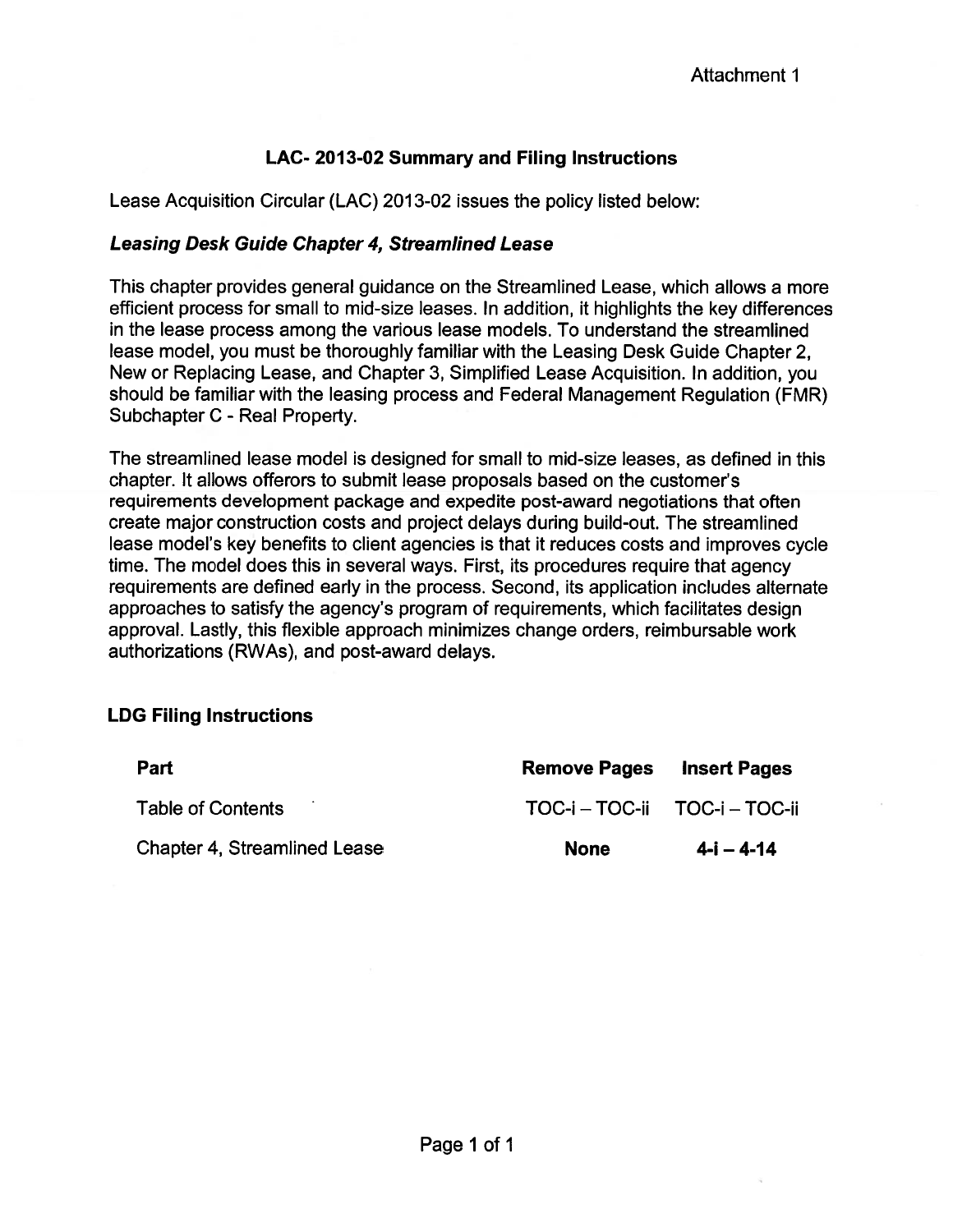## **LOOSE-LEAF LEASING DESK GUIDE**

The Desk Guide issuances follow this page.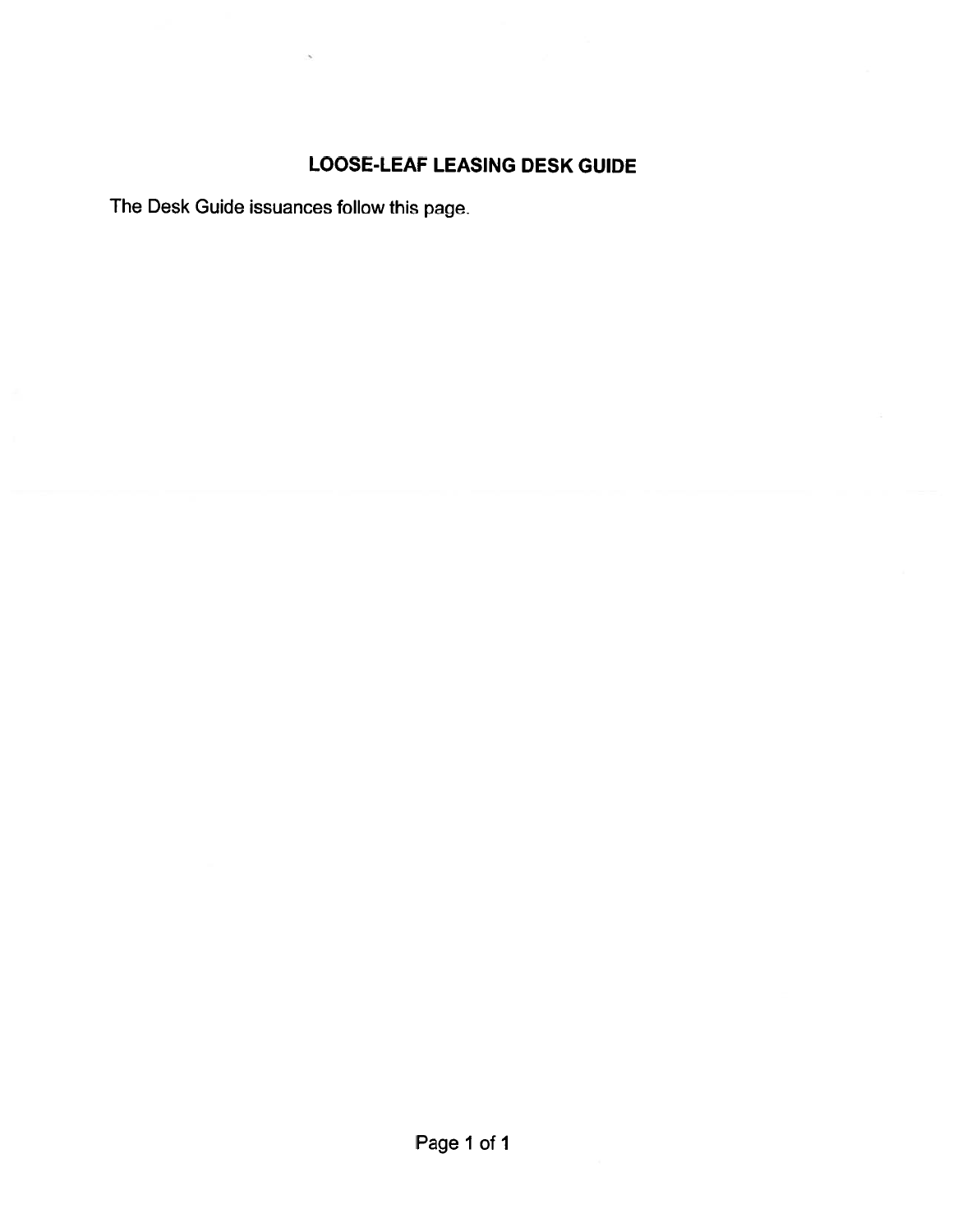# GSA

# **Table of Contents**

| Introduction: General Information, Lease Authorities, and Responsibilities |  |  |
|----------------------------------------------------------------------------|--|--|
|                                                                            |  |  |
|                                                                            |  |  |
|                                                                            |  |  |
|                                                                            |  |  |
|                                                                            |  |  |
|                                                                            |  |  |
|                                                                            |  |  |
|                                                                            |  |  |
|                                                                            |  |  |
| Chapter 10: Lease Holdovers, Standstill Agreements, and Condemnations 10-i |  |  |
|                                                                            |  |  |
|                                                                            |  |  |
|                                                                            |  |  |
|                                                                            |  |  |
|                                                                            |  |  |
|                                                                            |  |  |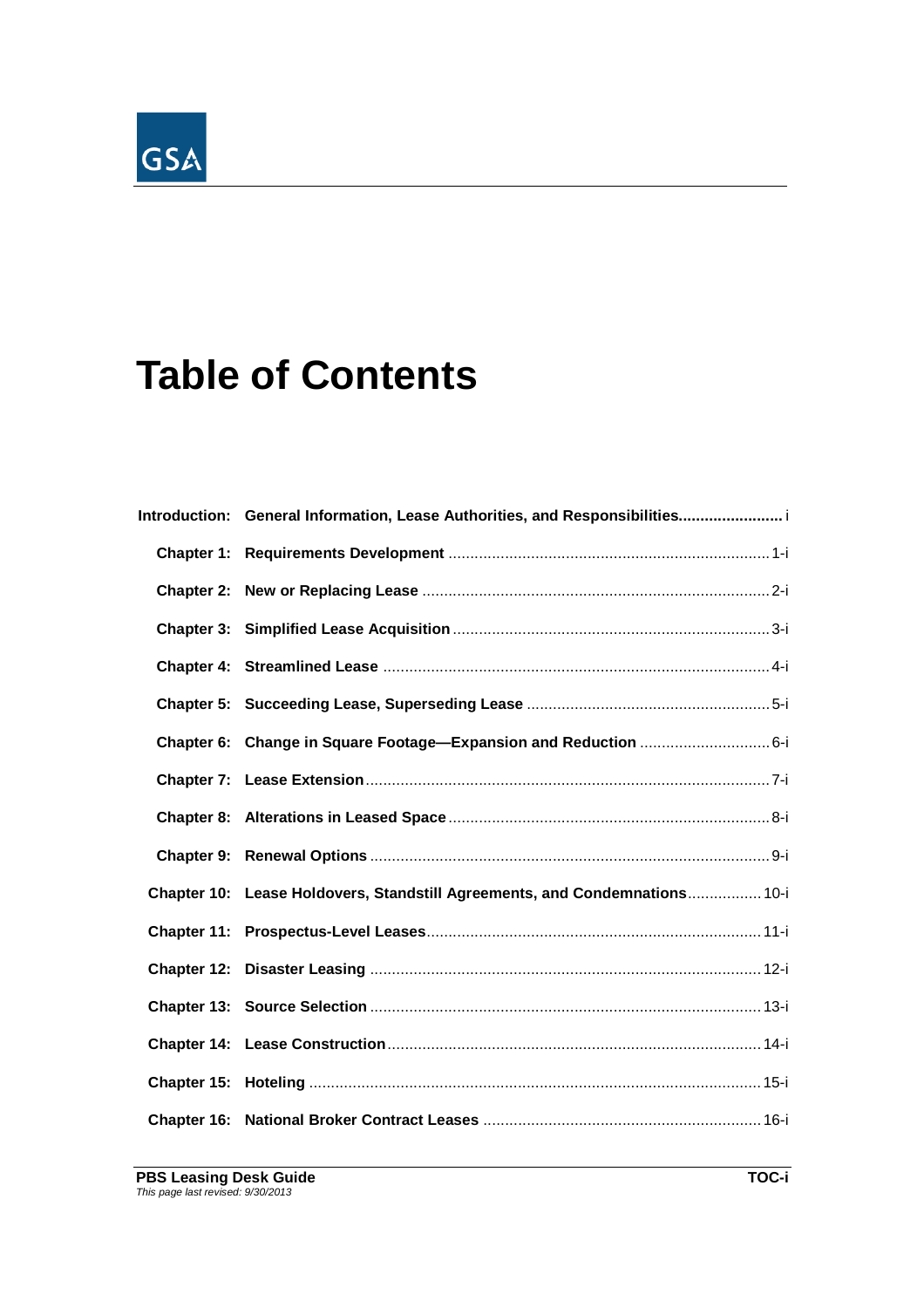### **Table of Contents**

# GSA

| Appendix F: Determination of Operating or Capital Lease Classification for Budget |  |
|-----------------------------------------------------------------------------------|--|
|                                                                                   |  |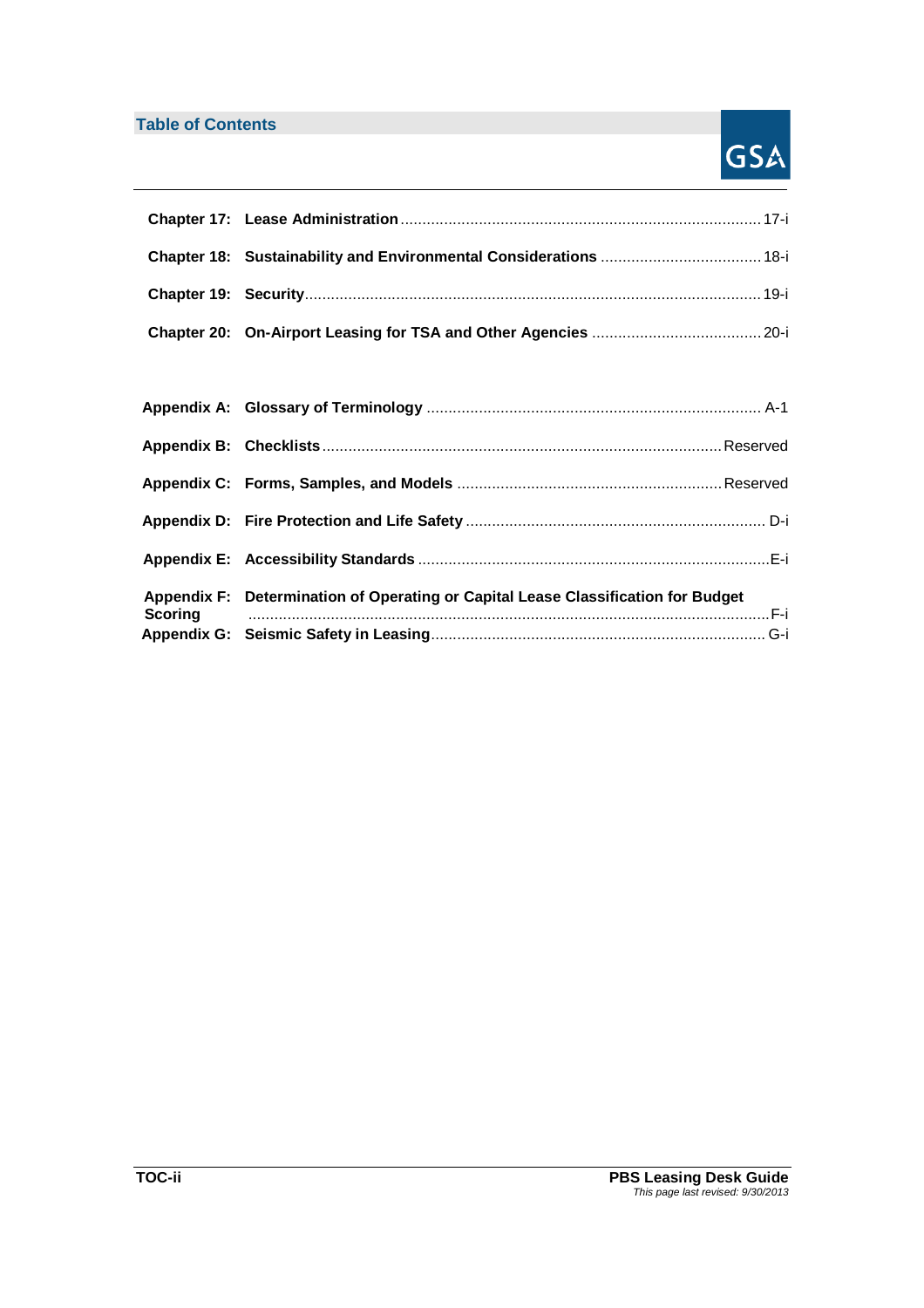

| $\mathbf{1}$ . |    |  |  |  |
|----------------|----|--|--|--|
|                | a. |  |  |  |
|                | b. |  |  |  |
|                | c. |  |  |  |
|                | d. |  |  |  |
| 2.             |    |  |  |  |
|                | a. |  |  |  |
|                | b. |  |  |  |
|                | c. |  |  |  |
|                | d. |  |  |  |
|                | е. |  |  |  |
| 3.             |    |  |  |  |
| 4.             |    |  |  |  |
| 5.             |    |  |  |  |
|                |    |  |  |  |
|                |    |  |  |  |
| 6.             |    |  |  |  |
|                | a. |  |  |  |
|                | b. |  |  |  |
|                | c. |  |  |  |
|                | d. |  |  |  |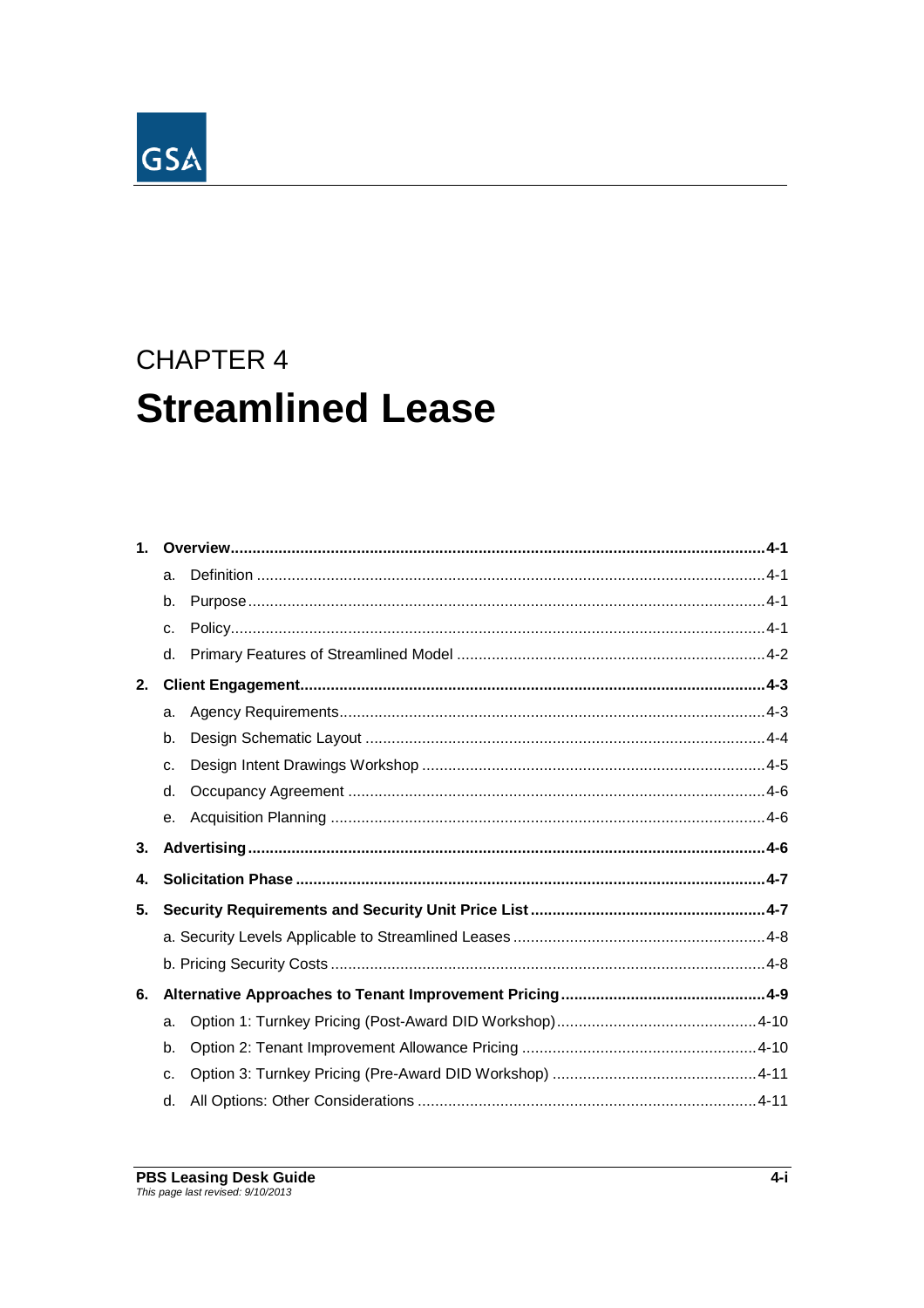# GSA DRAFT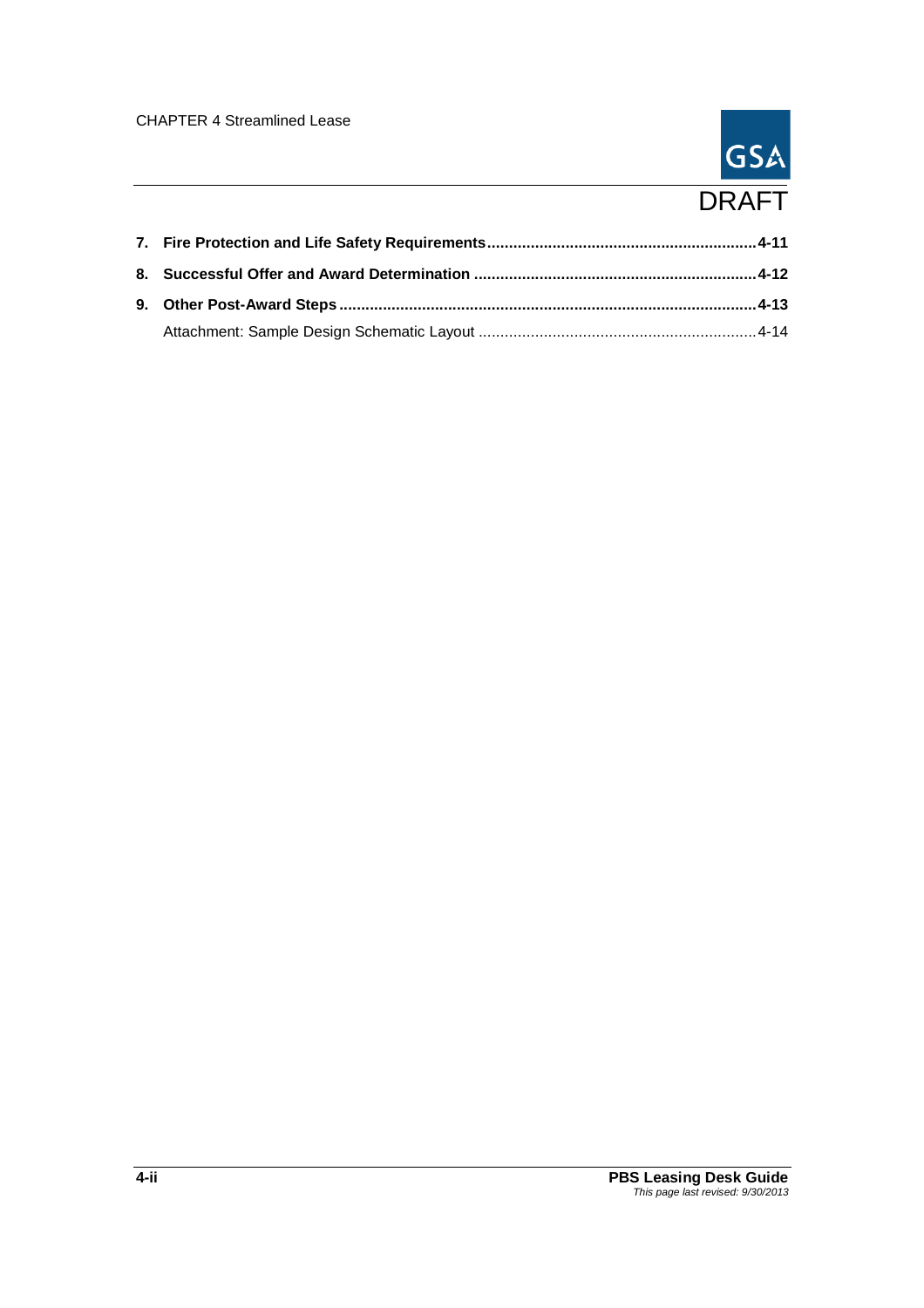

# **1.Overview**

This chapter provides general guidance on the Streamlined Lease, which allows a more efficient process for small to mid-size leases. In addition, it highlights the key differences in the lease process among the various lease models. To understand the streamlined lease model, you must be thoroughly familiar with the Leasing Desk Guide Chapter 2, New or Replacing Lease, and Chapter 3, Simplified Lease Acquisition. In addition, you should be familiar with the leasing process and Federal Management Regulation (FMR) Subchapter C—Real Property.

The streamlined lease model is designed for small to mid-size leases, as defined below. It allows offerors to submit lease proposals based on the customer's requirements development package and expedite post-award negotiations that often create major construction costs and project delays during build-out. The streamlined lease model's key benefits to client agencies is that it reduces costs and improves cycle time. The model does this in several ways. First, its procedures require that agency requirements are defined early in the process. Second, its application includes alternate approaches to satisfy the agency's program of requirements, which facilitates design approval. Lastly, this flexible approach minimizes change orders, reimbursable work authorizations (RWAs), and post-award delays.

## **a. Definition**

The streamlined lease model is a procurement method for new, new/replacing, succeeding, and superseding lease transactions involving up to \$500,000 net annual rent and Interagency Security Committee (ISC) Facility Security Level (FSL) I or II (or III, when the Tenant Improvement Allowance option is used). This annual rent threshold is a general guide; Leasing Specialists are strongly encouraged to remain within the threshold amount.

Do not use the streamlined lease for procurements requiring build-to-suit, major lease construction, complete rehabilitation or reconstruction of existing buildings, or when using a best value trade-off procurement methodology.

The documents required in the streamlined lease model are enumerated and discussed below in Section 4, "Solicitation Phase."

## **b. Purpose**

The streamlined lease model provides a flexible procurement process to improve lease acquisition cycle time. In order to achieve this goal, this model must follow the schedule for the PBS 15 Standard Milestones. However, Leasing Specialists may modify the milestone schedule to incorporate the client agency's requested tenant improvements (TIs). These improvements are outlined in the Request for Lease Proposal (RLP) and contained in the Lease.

# **c. Policy**

The streamlined lease model works best for lease procurements that exceed the simplified acquisition threshold (see Federal Acquisition Regulation (FAR) 2.101) up to a maximum of \$500,000 net annual rent. The net annual rent must be calculated as the average annual rental amount for the lease term, plus option periods, and excluding the cost of services and utilities furnished by the lessor. The award of a streamlined lease that exceeds the threshold amount is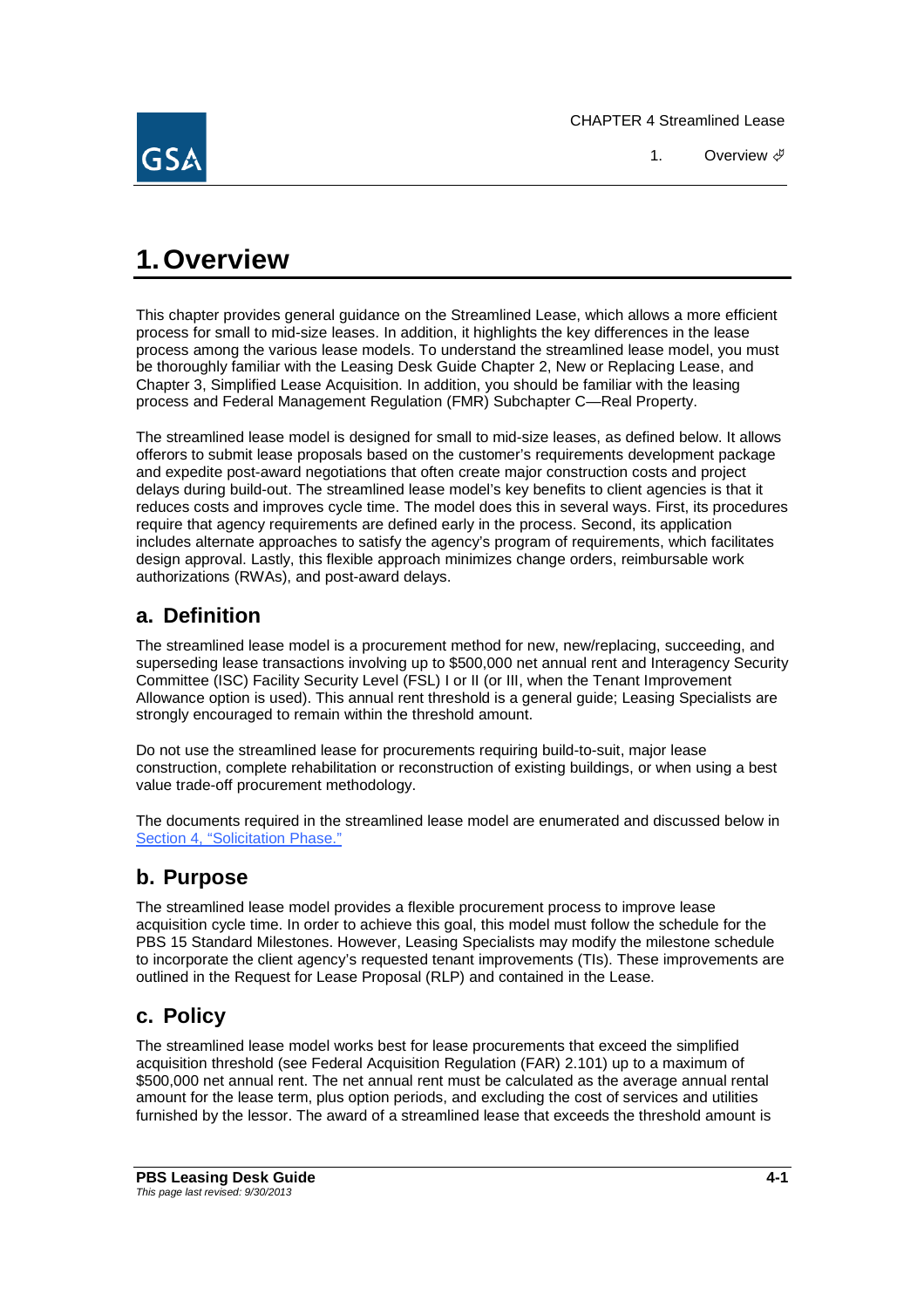**4.** Overview



permissible. However, in such cases, the Lease Contracting Officer must determine that it is in the Government's best interest to exceed the established threshold by a moderate amount. In making such a determination, the Lease Contracting Officer will document the file accordingly to explain the rationale for that decision.

## **d. Primary Features of Streamlined Model**

#### **TI Pricing Options**

Three options are available for pricing TIs, which are explained in further detail in Section 6, "Alternative Approaches to Tenant Improvement Pricing."

#### *Option 1: Turnkey with Post-Award DID Workshop*

Using the streamlined turnkey option with post-award design intent drawings (DIDs), the Government and lessor negotiate a firm fixed price for the cost of the TIs identified in the Agency-Specific Requirements (ASRs), which bring the space from shell condition to the finished space that meets the agency's requirements. The final DIDs are created by the lessor based on the ASR Template and further discussions with the agency during the DID workshop after award.

#### *Option 2: TI Allowance Pricing*

Using the streamlined TI Allowance (TIA) option, the Government awards a lease using a Government-specified TIA. After award, the final DIDs are created by the lessor based on the ASR Template and further discussions with the agency during the DID workshop. The lessor proceeds to obtain pricing for the TIs required and submits those costs to the Government. The Lease Contracting Officer must review these costs and determine them to be fair and reasonable before issuing a notice to proceed.

#### *Option 3: Turnkey with Pre-Award DID Workshop*

Using the streamlined turnkey option with pre-award DIDs, the Government and all offerors conduct a DID workshop before the submission of offers. The offerors submit a firm fixed price with their offer based on the final approved DIDs. There should be no need to reconcile the TI cost using this option.

#### **Key Differences with Other Models**

Some key differences distinguish the simplified, standardized, and streamlined lease models. These differences include, among others:

- the established threshold amount of \$500,000 net annual rent;
- the complexity of security requirements;
- alternative approaches or options for TI pricing; and
- pre- or post-award DID workshops (particularly the Government's ability to require such workshops by offerors before lease award).

The threshold amount of \$500,000 net annual rent is another important consideration when determining the amount of square feet to lease. Depending upon the geographic location, that threshold amount can readily accommodate procurements over 10,000 rentable square feet,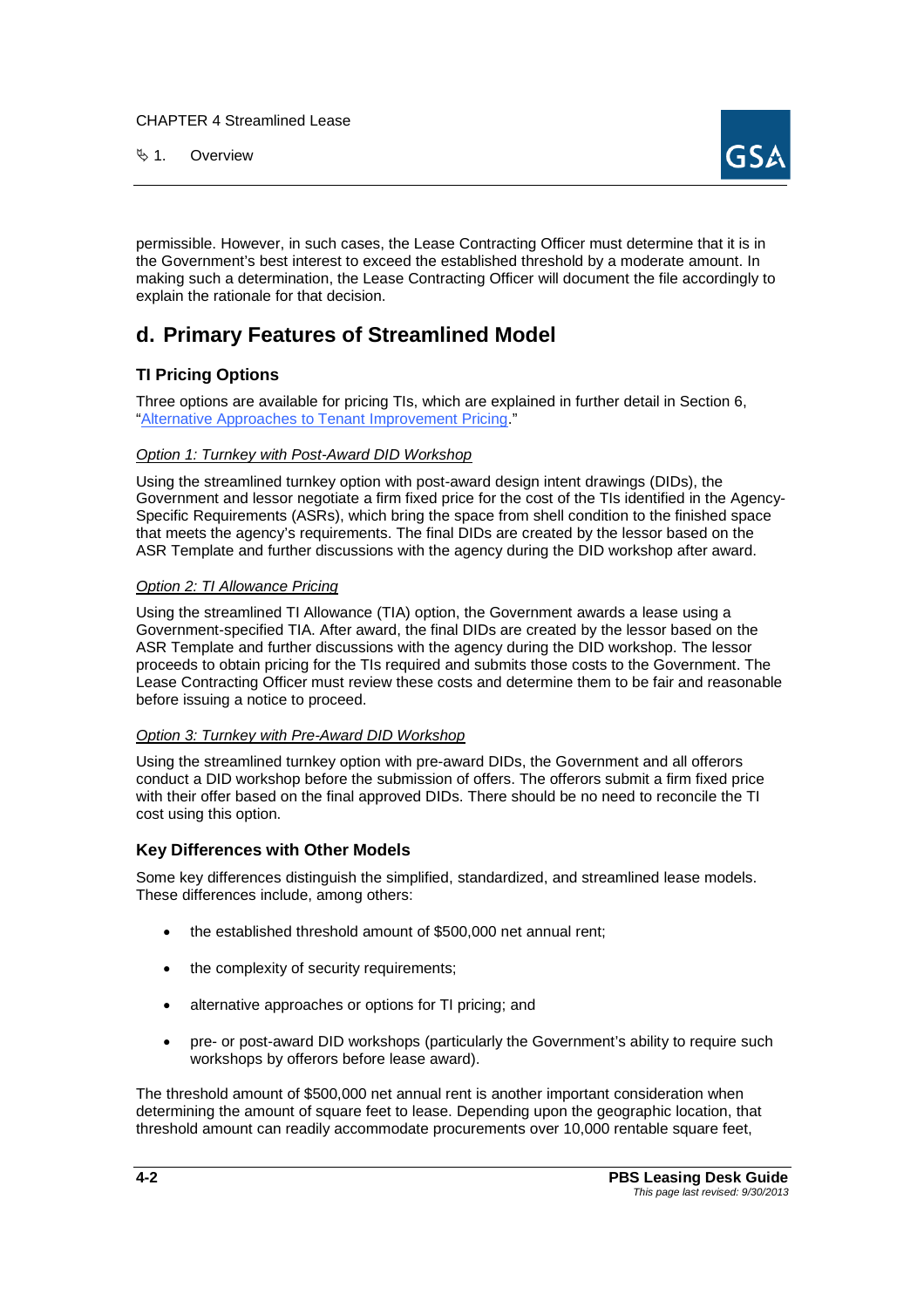2. Client Engagement  $\oint$ 

thereby triggering additional increased technical requirements for sustainability, and fire protection and life safety.

# **2.Client Engagement**

Leasing Desk Guide Chapter 1, Requirements Development, provides detailed guidance on the requirements development process. During this stage, the space management specialist gathers the pertinent information from the client so that GSA can procure the correct amount and type of space from a responsible source in a location that will meet the mission needs of the agency. Gathering the pertinent information involves:

- preparation;
- client engagement; and
- deliverables.

The requirements development process helps to define the amount and type of space required, based on agency requirements, design schematic layouts, the delineated area, and parking.

### **a. Agency Requirements**

The streamlined lease model uses the requirements development process to produce a comprehensive requirements development package. The package consists of:

- the Leasing Needs Interview Questionnaire;
- ASR Template;
- the Lease Options Package, Summary of Options letter; and
- any other documentation provided by the agency, such as their internal space allocation standards.

#### **Leasing Needs Interview Questionnaire**

The Leasing Needs Interview Questionnaire assesses client needs in terms of the critical factors driving the request, such as the amount of space, lease term, budget, space quality, or other similar factors. It allows PBS to work with client agencies consistently across all 11 regions and can be used by anyone who conducts requirements development.

#### **Agency-Specific Requirements**

ASRs are the agency's build-out requirements to bring the space from shell condition to the finished space that meets the agency's requirements. The ASR Template consists of the following four main components that can be developed quickly and easily during the requirements development process: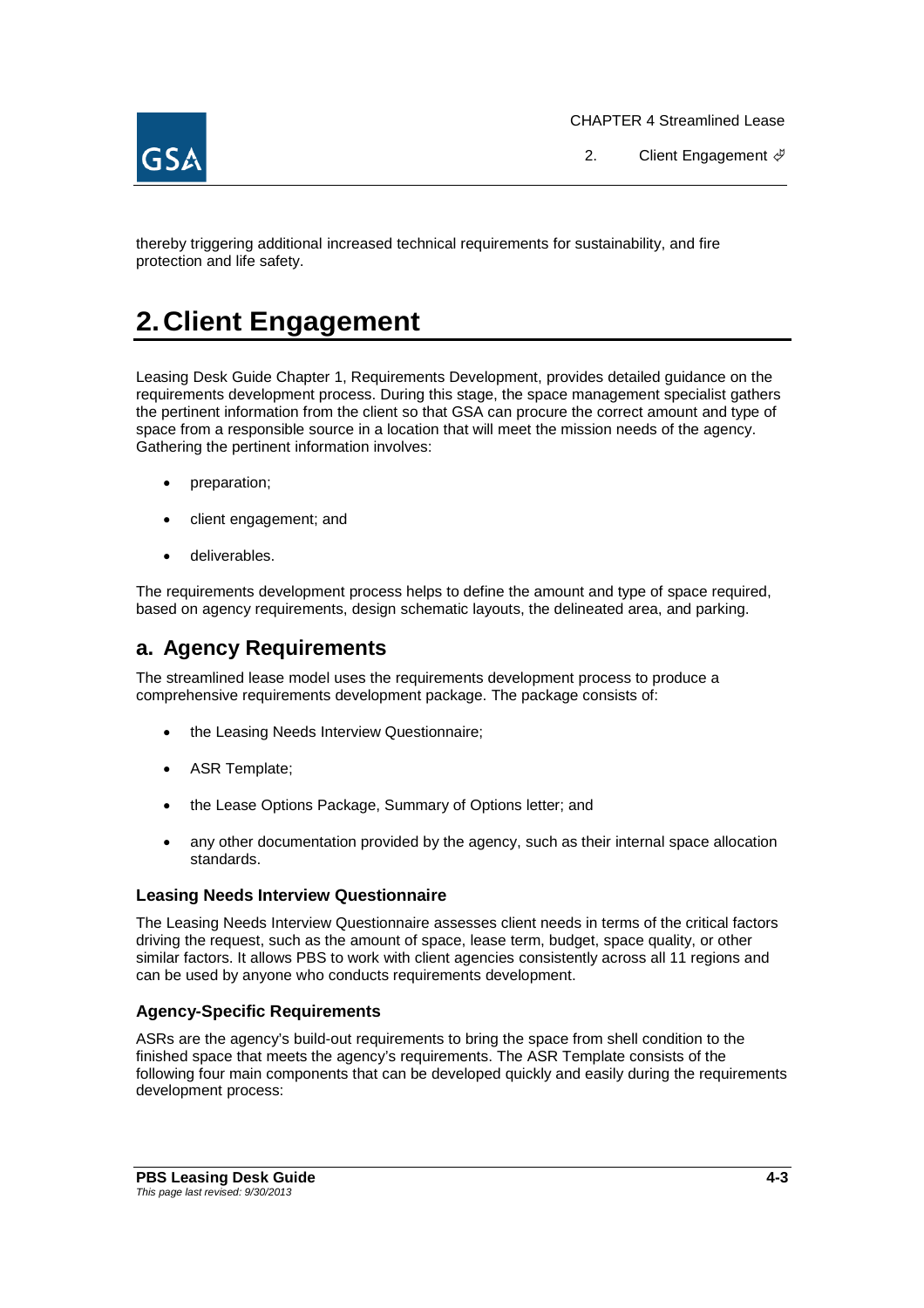$\&$  2. Client Engagement



- 1. Room Schedule: This breaks the total space being solicited into its components allowing offerors to see how the space will be used;
- 2. Design Schematic Layout: This sample layout provides guidance on how the space needs to be laid out (see example in the attachment to this chapter);
- 3. Special Requirements: These are the agency's unique requirements for the space that are not typical for office space, such as detailed wall diagrams; and
- 4. General Requirements: This section is for agency requirements that are not specific to any particular room, such as IT and security standards.

The ASR Template is a guide for agencies to use to create turnkey-ready ASRs quickly and easily in conjunction with GSA during the requirements development process at the beginning of a project. The information requested is generally available within most agencies and requires some additional work beyond what is required to complete a GSA Standard Form (SF)-81, Request for Space.

The ASRs released with the RLP/Lease to offerors do not reduce the minimum requirements contained within the Lease. In fact, as noted on the ASR Template, ASRs provide specific agency requirements that may be complementary, more specific, or more stringent than those of the Lease minimum requirements.

#### **The Lease Options Package**

The Lease Options Package template is an optional tool, but is recommended for lease acquisitions in lieu of the Transaction Management Playbook (TMP) P-3 document. The Lease Options Package template summarizes the lease reform models and the strengths and opportunities to consider, based on the complexity of agency requirements, cycle time, and transaction-related and market costs.

After GSA has learned about the agency's requirements during the Leasing Needs Interview, the LCO and project team should determine which model is the best option for that acquisition. If the Streamlined model is determined to be the best option for that acquisition, the LCO and project team should determine which of the three streamlined pricing options will be most effective. The pricing implications of these options are discussed later in this chapter in Section 6, "Alternative Approaches to Tenant Improvement Pricing."

## **b. Design Schematic Layout**

Design schematics are basic layout drawings that show how the space will be used. As shown in the example attached to this chapter, design schematics are generally less detailed than a DID, in that they are not designed for a specific space, but are intended to be representative of the layout required. The design schematic at a minimum should show the rooms in the desired configuration as well as the location of any significant or specialized items. Additional details, such as furniture layout, location of outlets and telephone or data jacks, and the like, may be included if available. However, if not shown in the design schematic, such information must be included as part of the ASR itself.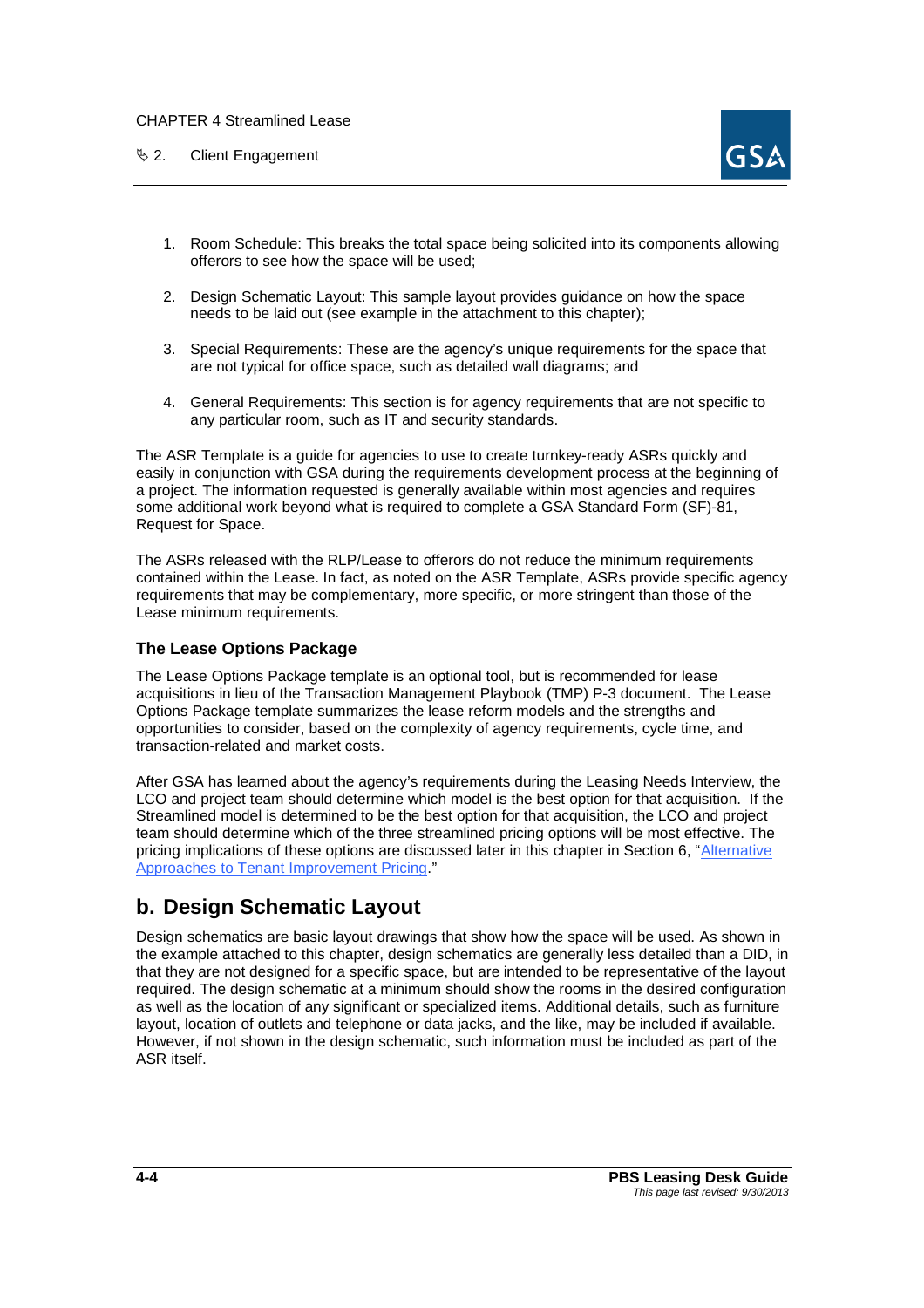

2. Client Engagement  $\mathcal{F}$ 

The design schematic can be prepared specifically for a project, or it can be taken from another project that had a similar layout. The design schematic should have the following components:

- A basic layout showing the required configuration of rooms and workstation spaces in relation to each other; and
- Significant items, such as walls requiring specialized build-out, gun vaults, secure doors, special locks, or any other non-standard items clearly marked on the plan, along with sufficient details in the agency requirements to allow the offeror to include those items in an offer.

Adjacency diagrams can be included where available and are recommended for medium to larger sized projects. Since the design schematic is not specific to offered space, offerors will be required to adapt the basic layout in the design schematic to their space. Adjacency diagrams give the offerors information on what spaces need to be located near each other and what spaces should not be located together. The larger the space and the more adaptation required, the more the adjacency diagrams will be useful to offerors.

The design schematic layout is an important part of the streamlined lease model's requirements development package for Options 1 and 3. This design schematic layout, which is part of the ASRs, visually arranges the client agency's proposed space, using graphic symbols to define concepts and to promote alternative design solutions. GSA and the client agency collaborate on the design schematic layout. Using the requirements development package, they consider the amount of space required and how to efficiently lay it out.

During the solicitation, offerors use the entire requirements package for test fits and to generate preliminary cost estimates for TI pricing. The approved requirements package is attached to and becomes a part of the lease.

## **c. Design Intent Drawings Workshop**

The Pricing Desk Guide, 4th Edition, states that DIDs are included in the shell requirements for leases as part of the shell rent. Under all TI pricing options, DID creation and the hosting of the DID workshop are a shell cost.

The DID workshop typically lasts 1 to 3 days. For this workshop, the lessor must supply a design team of architects and engineers to perform design services to fully develop DIDs. The lessor must conduct the DID workshop and collaborate with the Government to achieve an approved set of DIDs. GSA is responsible for reviewing the DIDs, in collaboration with the client agency, to determine that they conform to the specific lease requirements and the client agency build-out requirements. The workshop may require GSA and agency representatives to travel to a meeting site to work with the lessor and the architect. These travel expenses are typically absorbed by the individual stakeholders, so agreement about the length of the workshops during acquisition planning is critical. Although this approach does present up-front expenses, it yields project savings by increasing overall efficiencies and decreasing time.

Both GSA and the client agency are required to have representatives present who have decisionmaking authority for the project. A GSA representative experienced with the DID process is critical to the success of this process.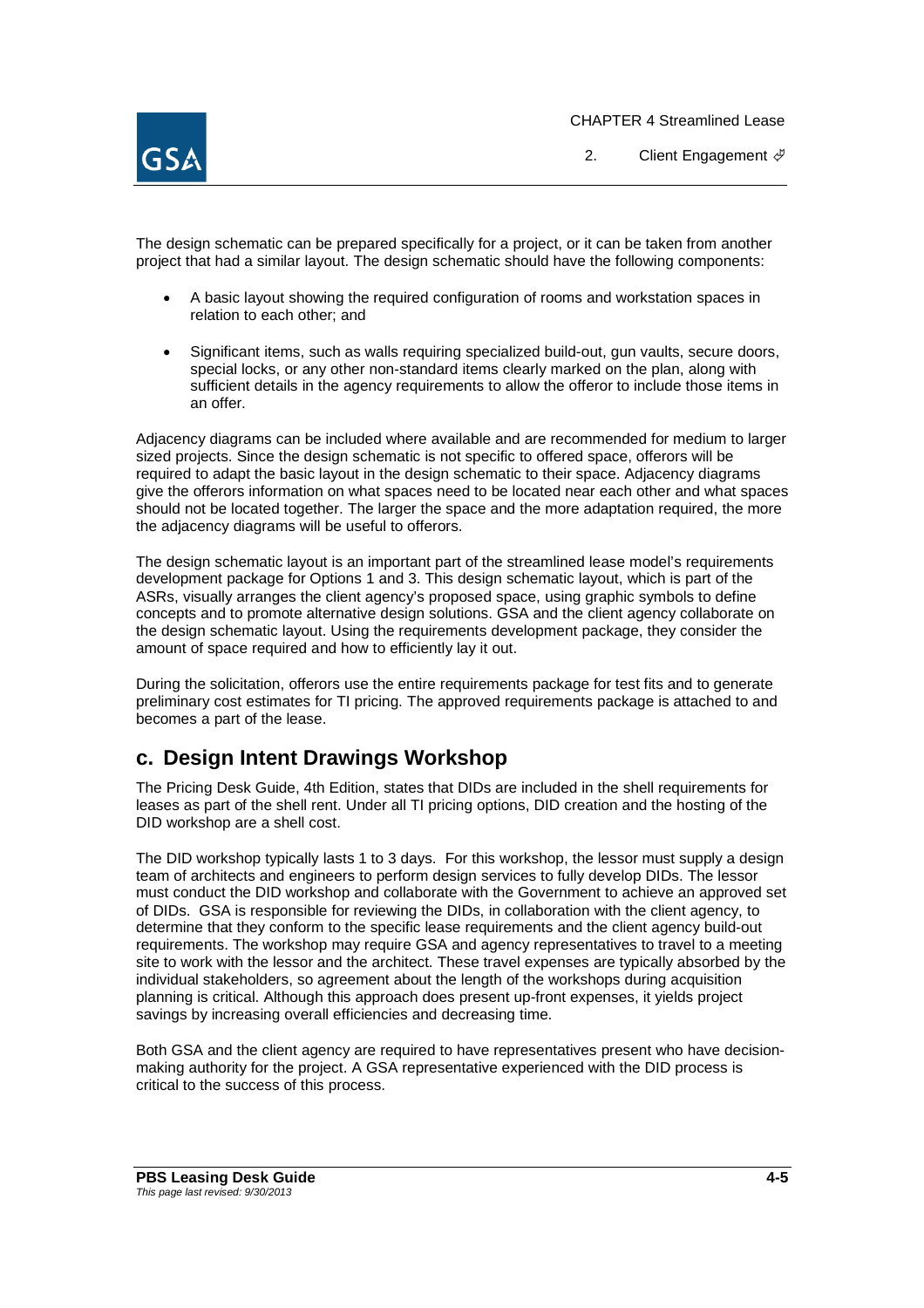$\%$  3. Advertising



The client agency must agree to finalize its requirements and commit to both participating in a DID workshop and, by the end of the workshop, approving the DIDs. The lessor is then obligated to complete a final design.

Leasing Specialists are encouraged to consider all pricing options and make effective use of the design intent workshops, especially when GSA possesses and has accepted the agency's requirements. Regardless of the pricing option selected, the successful offeror is responsible for all required construction documents and permits.

The DID workshop requires the selected offeror and an architect to develop the design schematic layout into more detailed drawings. In rare instances, where agencies require specialized expertise, the architect may be a Government employee or a contractor. This workshop takes place before award for Option 3, and after award for Options 1 and 2.

In a procurement that will use Option 3, it is important for all offerors to know that they must pay for the workshop, regardless of whether they win the award or not. This point should be stated clearly in the notification advertisement before the RLP is released, as well as in the RLP itself. This option is advantageous in instances where the client agency must know all costs associated with the project prior to award.

# **d. Occupancy Agreement**

The pre-solicitation process for a streamlined lease requires the client agency to commit, before the RLP is issued, to participating in a DID workshop. (Unlike Options 1 and 2, the DID workshop for Option 3 occurs before lease award.) It is important to meet with client agencies and explain the model and its benefits in order to secure their commitment during the requirements development phase. The Lease Options Package template is a useful tool for explaining the relative applicability and benefits of the models developed under lease reform. This commitment is recorded in the OA under the Rules of Engagement ad hoc clause.

## **e. Acquisition Planning**

As stated in Chapter 2, New or Replacing Lease, all leases must complete the acquisition planning process, regardless of dollar value. When a lease exceeds the simplified lease acquisition threshold, the acquisition plan must be documented in writing.

In completing the lease acquisition/project management plan, be sure to highlight project risks and opportunities that could impact project decisions and TI pricing options. Risks, for example, might relate to cost and performance; opportunities might relate to ensuring that all agency requirements are incorporated into the requirements package, or completing improvements by the scheduled date. In addition, ensure that the requirements development package outlines the selected lease model and documents the procurement approach for the TI pricing options.

# **3.Advertising**

The advertising requirements for the Streamlined Model following the same thresholds identified in General Services Administration Acquisition Manual (GSAM) 570.106, "Advertising, publicizing, and notifications to Congress," and in Chapter 2 of the Leasing Desk Guide. In addition, as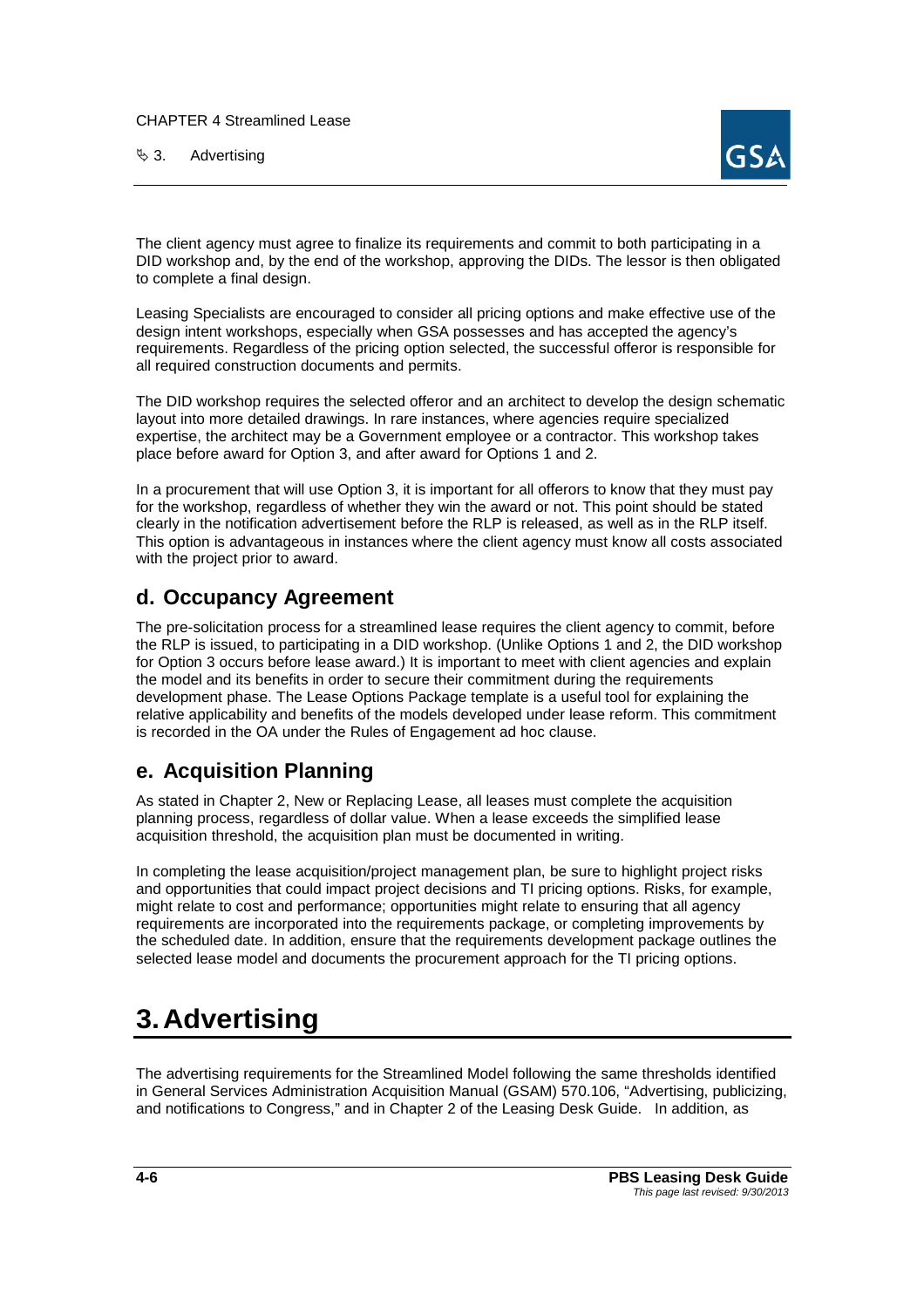

4. Solicitation Phase  $\mathcal{P}$ 

stated previously, in a procurement that will use Option 3, it is important to notify all offerors that they must pay for the DID workshop, regardless of whether they win the award.

# **4.Solicitation Phase**

Offerors for a streamlined lease will receive the following forms and other documents:

- R101B, Request for Lease Proposal;
- L201B, Lease;
- GSA Form 1364B, Part 1, Streamlined Lease Proposal;
- GSA 1364B, Part 2, Lease Proposal Data;
- ASRs;
- GSA Form 3516, Solicitation Provisions;
- GSA Form 3517B, General Clauses;
- GSA Form 3518, Representations and Certifications;
- GSA Form 1217, Lessor's Annual Cost Statement;
- Security requirements;
- GSA Form 12000, Prelease Fire Protection and Life Safety Evaluation for an Office Building; and
- Security Unit Price List, if applicable.
- TI Unit Price List, if applicable.
- Seismic Forms A F, if applicable.

# **5.Security Requirements and Security Unit Price List**

Leasing Desk Guide Chapter 19, Security, outlines the security standards for new and replacement leased space. Depending upon the security level of the space, security costs (Building Specific Amortized Capital, or BSAC), is amortized into the rent either as turnkey pricing or using a placeholder allowance. When GSA is using one of the turnkey approaches to security pricing options (FSLs I or II), the offeror must use the Security Unit Price List to provide the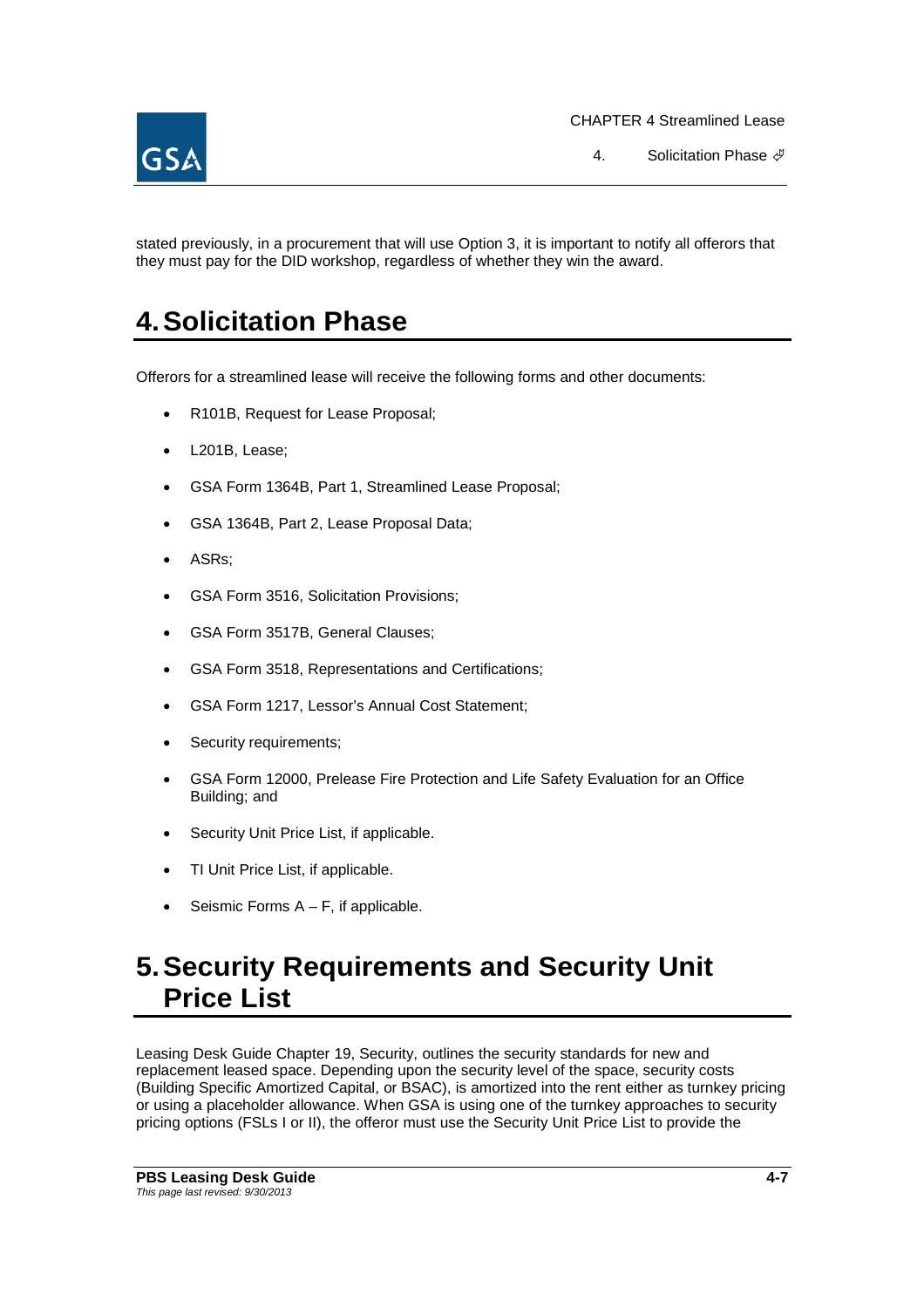

Government with itemized costs of these security countermeasures, and must amortize the cost of any Building Specific Amortized Capital (BSAC) into the rent. When using the BSAC placeholder allowance approach (FSL III or IV), GSA will identify in the RLP and Lease a BSAC allowance amount (which the lessor amortizes in the rent over the firm term); the final list of security countermeasures will be determined after lease award during the design phase and identified in the design intent drawings and construction documents. After completing the construction documents, the lessor must submit a list of the itemized costs, which are subject to negotiation.

# **a. Security Levels Applicable to Streamlined Leases**

As mentioned previously, the streamlined lease model is designed to support small to mid-size leases of up to \$500,000 average net annual rent and facilities with FSL ratings I or II (or III, preferably when the TIA option—i.e., Option 2—is used). The Federal Government determines the facility's FSL rating, which can range from FSL I to FSL IV, depending on the facility's client agency mix, size of space, number of employees, use of the space, location, configuration of the site and lot, and public access into and around the facility.

# **b. Pricing Security Costs**

The security level of the space determines the method for pricing security costs. The Leasing Specialist must use the version of the paragraph language in the RLP appropriate to the security level of the facility.

For a streamlined lease, this means using the paragraph titled "FSLs I and II: Fixed Building Specific Amortized Capital (BSAC) Turnkey Pricing Before Award." For such space, as the paragraph title indicates, the offeror submits unit pricing for security requirements pre-award. For FSLs I and II, the offeror must submit a cost breakout using the blank Security Unit Price List form provided with the RLP. On that form the offeror quotes unit prices on all security requirements identified in the RLP package and submits the total as a BSAC amount. At award, BSAC pricing is fixed and not subject to further negotiation. The BSAC amortization term and interest rate are also established at lease award.

In the rare case that a streamlined lease involves a facility with a rating higher than FSL II, the RLP would use the paragraph language titled "FSLs III and IV: BSAC Pricing Based on Placeholder Dollar Estimate; Actual Pricing After Award." In such procurements, the BSAC amount is a placeholder estimate in the RLP provided by the Government. The actual BSAC amount is determined post-award, after the final design is approved. At that point, the selected lessor submits an itemized cost list covering all security requirements reflected in the final DIDs and construction documents. This pricing is subject to further negotiation before the lessor is actually authorized to proceed with making the security improvements. No charge to the Government is permitted for any items that already exist in the offered building or facility.

Note that costs for the building shell or TIs must be itemized separately from security pricing. Since there is not a direct correlation between how the TI is priced under the models and how BSAC is priced, and since this model allows for both turnkey and TI allowance pricing, the Lease Contracting Officer should carefully consider which streamlined option to use once the FSL has been determined. While not mandatory, it is recommended that streamlined Options 1 and 3 be used for FSL I and II, and that streamlined Option 2 be used for FSL III projects, to align their respective TI and BSAC pricing methods. Per pricing policy, BSAC is not considered a shell component nor a tenant improvement component and must be itemized separately.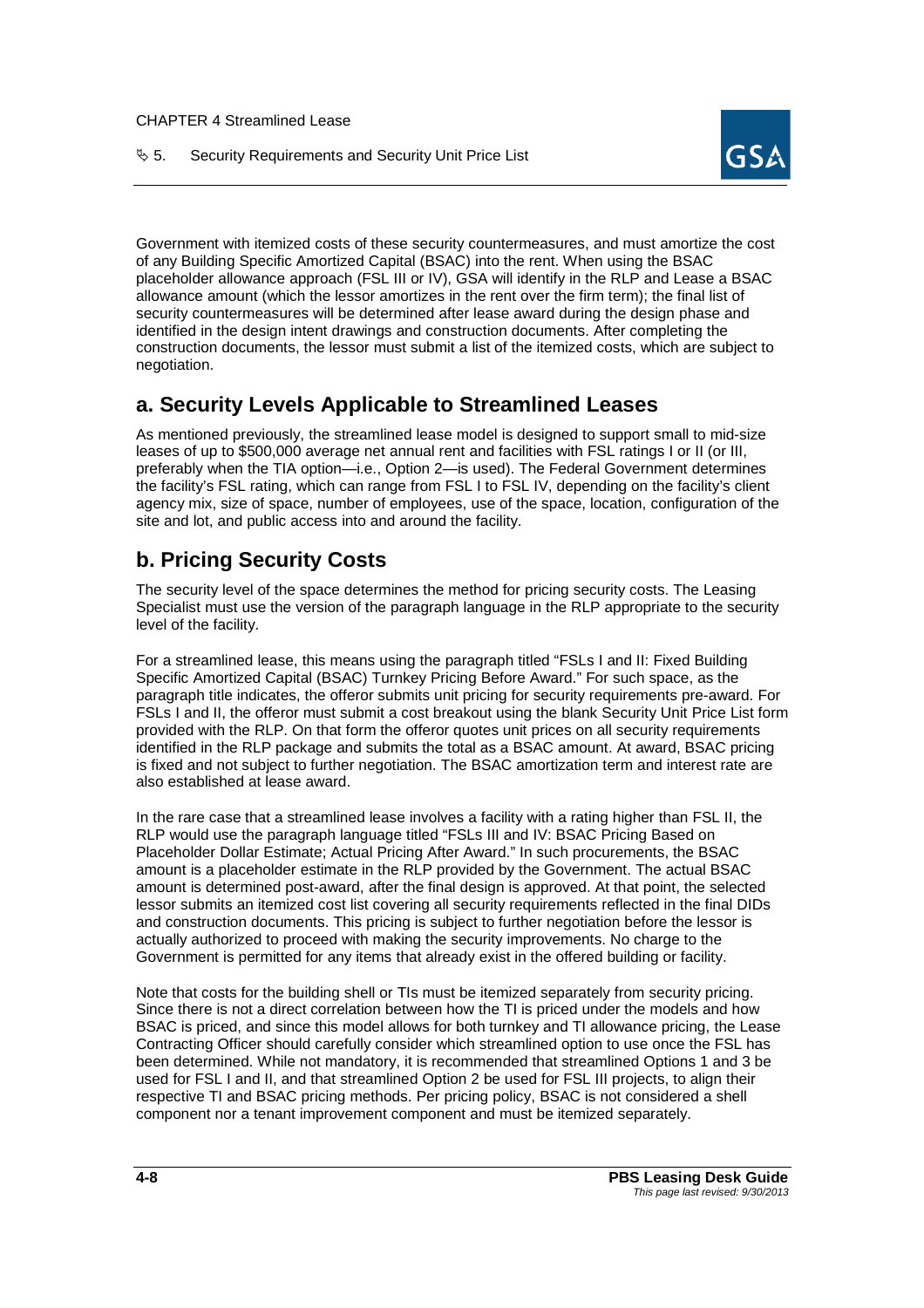

6. Alternative Approaches to Tenant Improvement Pricing  $\oint$ 

# **6.Alternative Approaches to Tenant Improvement Pricing**

The decision on which pricing option to use must be made together by GSA and the agency early in the process.

Regardless of the TI pricing option selected, the lessor must prepare final DIDs that conform to the Lease and meet the agency's build-out requirements. The Government must approve the final DIDs and release the approved documents for build-out of the space. Any subsequent changes after the release of approved documents and agreed upon pricing can be modified under the Changes Clause, but such changes are subject to the lessor's right to receive compensation for them.

The three pricing options, summarized in Table 4-2 and explained in further detail below, are as follows:

- Option 1: Turnkey pricing based on an ASRs (post-award DID workshop);
- Option 2: Price based on the offered TIA; and
- Option 3: Turnkey pricing with pre-award DID workshop.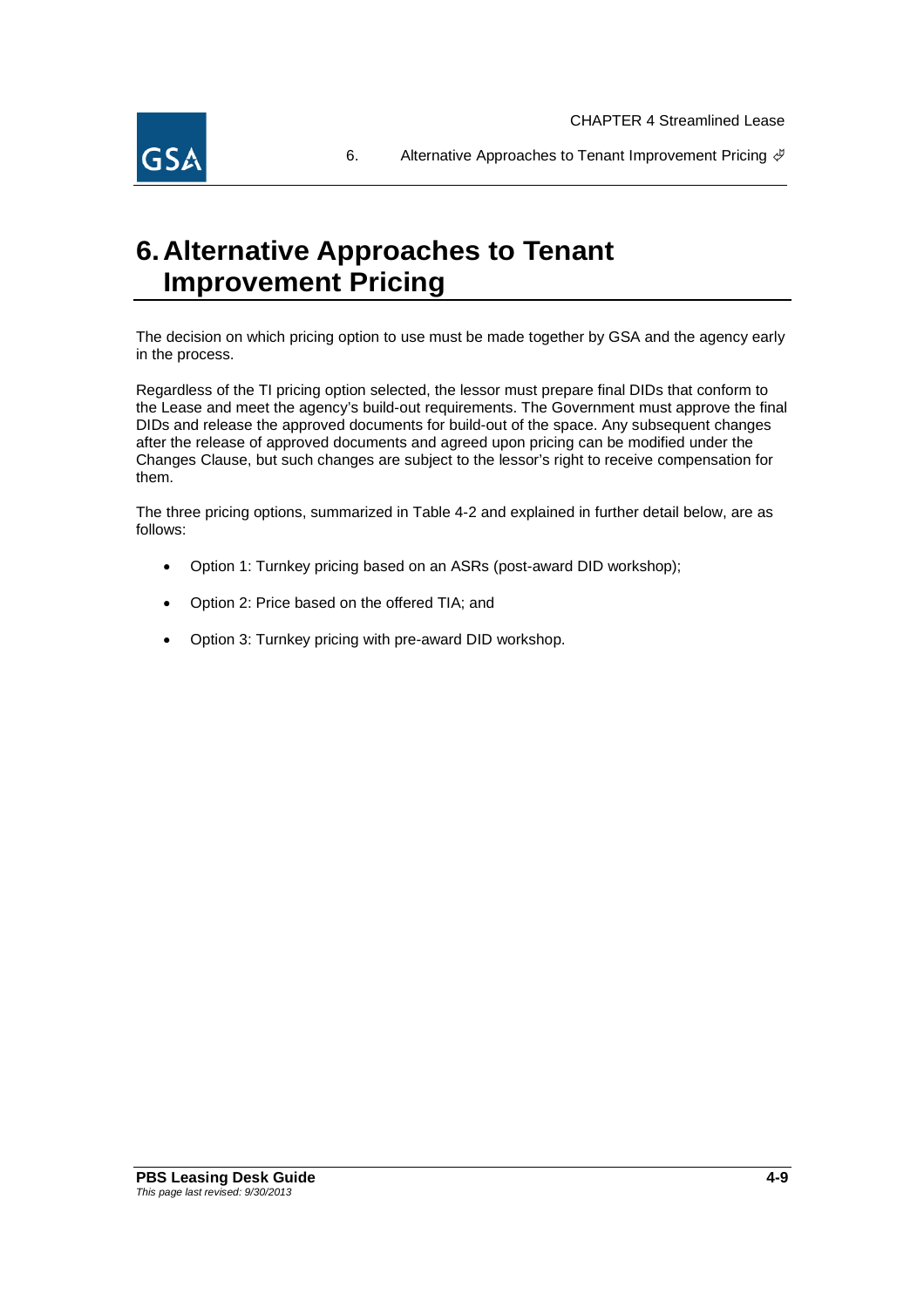#### $\%$  6. Alternative Approaches to Tenant Improvement Pricing



| Option | Turnkey? | DID workshop<br>timing | TI pricing                                                                                                                                                                                                     |  |
|--------|----------|------------------------|----------------------------------------------------------------------------------------------------------------------------------------------------------------------------------------------------------------|--|
|        | Yes      | Post-award             | • Offeror bids firm fixed price covering TI, based on<br>ASRS. Price changes are for Government-initiated<br>change orders only.<br>Differences reconciled per unit cost agreement for post-<br>award changes. |  |
| 2      | No       | Post-award             | Negotiated post-award per TI allowance overhead fee<br>schedule, as in standard lease.                                                                                                                         |  |
| 3      | Yes      | Pre-award              | Offeror bids firm fixed price covering TI, based on fully<br>approved DIDs.                                                                                                                                    |  |

|  | Table 4-2: TI Pricing Options for Streamlined Leases |
|--|------------------------------------------------------|
|  |                                                      |

## **a. Option 1: Turnkey Pricing (Post-Award DID Workshop)**

Option 1, if selected, is referenced in both the RLP and lease, including ASRs. It provides for a fully serviced, turnkey lease with rent that covers all lessor initial fixed costs, including all shell upgrades, TI costs, operating costs, real estate taxes, and building-specific amortized security costs. It includes TIs based on ASRs. Initial pricing is based on the ASR. If the Government initiates a change order, there is an opportunity for adjustment after the DID workshop, using the unit costs.

Option 1 is a turnkey model that requires the DID workshop to occur after award, allowing the parties to reconcile the cost of the final DIDs with the ASRs and to use the unit costs included in the list to reconcile pricing. This option requires that the agency identify its specific requirements at the beginning of the project. The tenant agency must agree to participate in a DID workshop after lease award, and approve the DIDs at the conclusion of the workshop. Test fits are optional. The lessor must commit to the DID workshop and to prepare DIDs that meet the provisions of the lease and conform to the ASRs. The TI unit price list is required with Option 1. Note that there is no template currently available for this unit price list. The Lease Contracting Officer must develop the unit price list and include it as part of the RLP package.

## **b. Option 2: Tenant Improvement Allowance Pricing**

Option 2 also provides for a fully serviced lease but differs from Options 1 and 3 by including a TIA to be applied to the ASRs post-award. Option 2 is therefore not a turnkey model, because TI costs are negotiated post-award. The TIA consists of both a general component and a customization component that is tailored to the individual tenant agency, based on an assigned tier level (established by the Office of Real Property Asset Management) that reflects the tenant agency's typical use of space. The RLP obligates the lessor to fund these TI costs.

As required in the Option 2 Streamlined RLP's "How to Offer" section, the offeror must submit all pricing information and fees related to build-out in a TI fee schedule, which includes architectural, engineering, and project management fees. This method identifies the TIA, based on the client agency's tier allowance, to be amortized over the firm term of the lease. In this sense, Option 2 is consistent with how a standard lease handles the TIA, as explained in detail in the Leasing Desk Guide, Chapter 2. This option is best suited for instances when the client agency has other special requirements beyond those stated in the ASR package.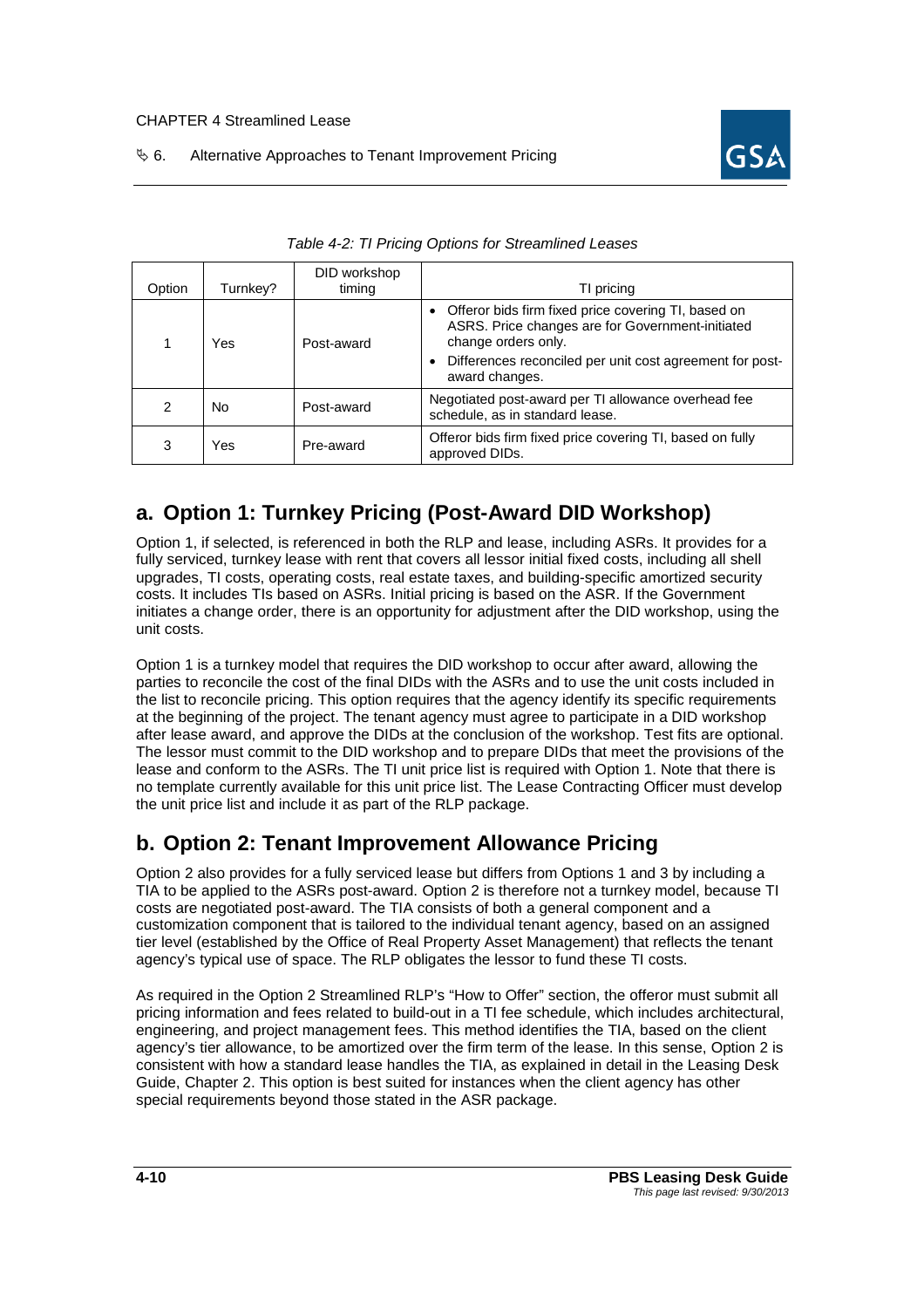

7. Fire Protection and Life Safety Requirements  $\oint$ 

The client agency must finalize its requirements prior to the post-award DID workshop. After the Lease Contracting Officer reviews and approves the final DIDs, the lessor then prices the TI costs using the TI cost summary (TICS) table. The Lease Contracting Officer must review these costs and determine them to be fair and reasonable before issuing a notice to proceed following the procedures identified in Chapter 2 of the Leasing Desk Guide.

# **c. Option 3: Turnkey Pricing (Pre-Award DID Workshop)**

Option 3, like Option 1, is a fully serviced, turnkey lease with rent that covers all lessor costs, including all shell upgrades, TIs, operating costs, real estate taxes, and building-specific amortized security costs. A key distinction in comparison to Options 1 and 2 is that Option 3 requires all offerors to coordinate a DID workshop with the Government **before** lease award. Option 3 requires the agency to commit to participating in a pre-award DID workshop with all offerors and be willing to obligate the time and resources necessary to achieve a final set of approved drawings.

Before selecting this leasing option, GSA Leasing Specialists must consider the time involved for separate DID workshops with each offeror in light of the lease project schedule. This option is best used when the client agency must know what the costs will be prior to award in order to reduce scope or reduce space, if necessary. Option 3 enables offerors to bid based on a fully approved DID and allows them direct access to the customer during the DID workshop to address any questions or concerns with regard to the requirements.

## **d. All Options: Other Considerations**

Under the various options, client agencies in rare instances might take on the responsibility for preparing pre-award DIDs. It is important to ensure that the client agency has the appropriate resources and can work within the tight timeframes of the DID workshop before following this route. Regional practice suggests holding a design review meeting shortly after issuance of the RLP in order to answer questions up front on the nature and extent of the initial build-out that must be priced in the offer. The Government performs a review to reach agreement on the DIDs.

Every offer must be carefully evaluated. Since the Government is best positioned to know the estimated cost of improvements, either through competitive pricing or an independent Government estimate, Leasing Specialists can evaluate each offer in terms of its costs, as well as the possibility of exceeding the TIA. In all pricing options, all costs that exceed the TIA must be covered by RWA funding.

Leasing Specialists must review offers by analyzing the data sheet and the rental components even for turnkey pricing. The streamlined lease model does not require offerors to prepare a TICS table for Options 1 or 3. In lieu of a TICS table, a determination of fair and reasonable pricing is reached by considering the offered market rental rate.

# **7.Fire Protection and Life Safety Requirements**

Consult Leasing Desk Guide Appendix D, Fire Protection and Life Safety, for FPLS procedures and requirements that streamline the lease acquisition process but still preserve the level of safety that customers expect from GSA.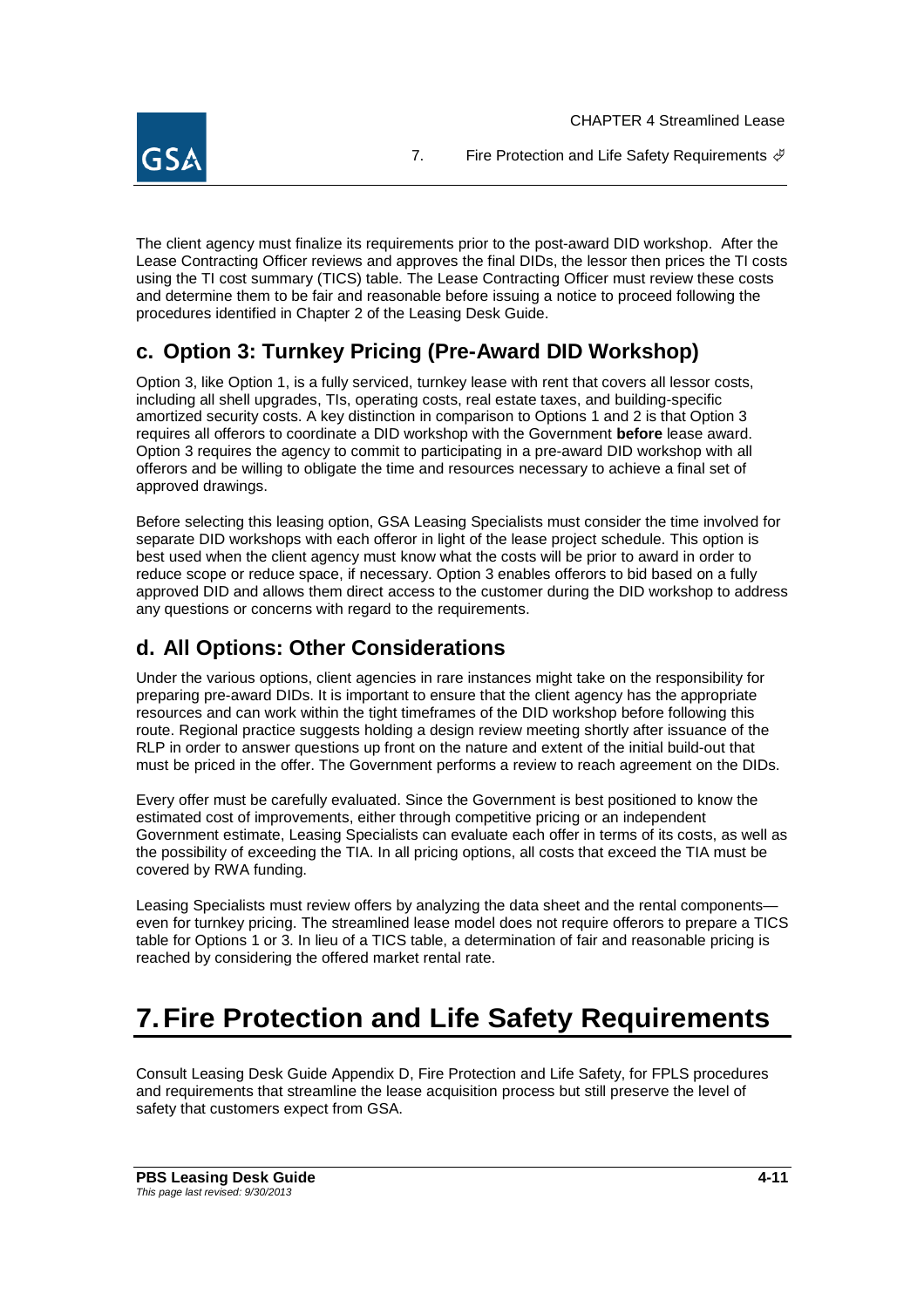& 8. Successful Offer and Award Determination



The FPLS review of DIDs occurs at different stages, depending upon the option chosen. As previously noted, under Option 3 (turnkey pricing with a pre-award DID workshop), GSA must obtain both agency and FPLS approvals of DIDs before award. In contrast, these DID approvals occur after award with Option 1 (turnkey pricing with a post-award DID workshop) and Option 2 (TIA).

# **8.Successful Offer and Award Determination**

When an offeror has been selected for award, GSA transcribes into the Lease form information from GSA Form 1364-B, Lease Proposal, the successful offeror's final offered rent, GSA Form 1364B-1, Lease Proposal Data, and other pricing data.

The documents listed below are attached to and made part of the Lease:

- Floor plans;
- Parking plans;
- Agency-Specific/Special Requirements (Use "specific" only for turnkey models; otherwise use "special");
- Security requirements;
- Security Unit Price List, if applicable;
- GSA Form 3517B, General Clauses;
- GSA Form 3518, Representations and Certifications;
- Seismic Form C, Building Retrofit or New Construction Preaward Commitment, if applicable;
- Small Business Subcontracting Plan, if applicable; and
- Amendments to RLP affecting the Lease, if applicable.

When the Lease form is complete, GSA transmits the completed Lease and appropriate attachments to the successful offeror for execution. The offeror should review the completed Lease for accuracy and consistency with the data on the offeror's final offer submittal. Then the offeror signs the Lease, initials each page, and returns it to the Lease Contracting Officer.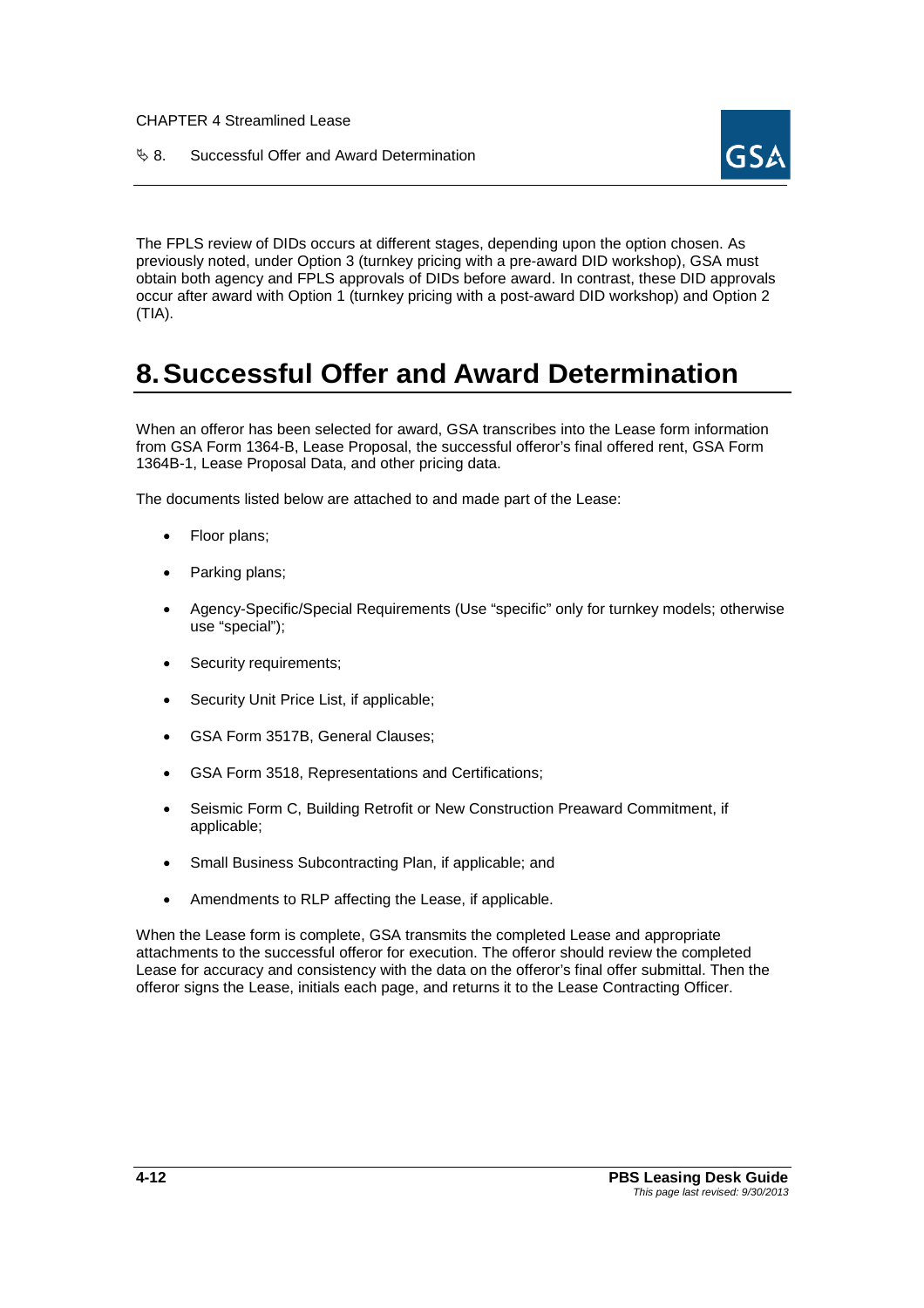

9. Other Post-Award Steps  $\oint$ 

# **9.Other Post-Award Steps**

Once the lease is executed and sent to the successful offeror, Leasing Specialists must monitor the project to verify that the lessor is meeting key milestone dates in the project schedule in order to minimize costs and project delays.

Space acceptance is based on substantial completion and functional use of the demised premises in accordance with the final design.